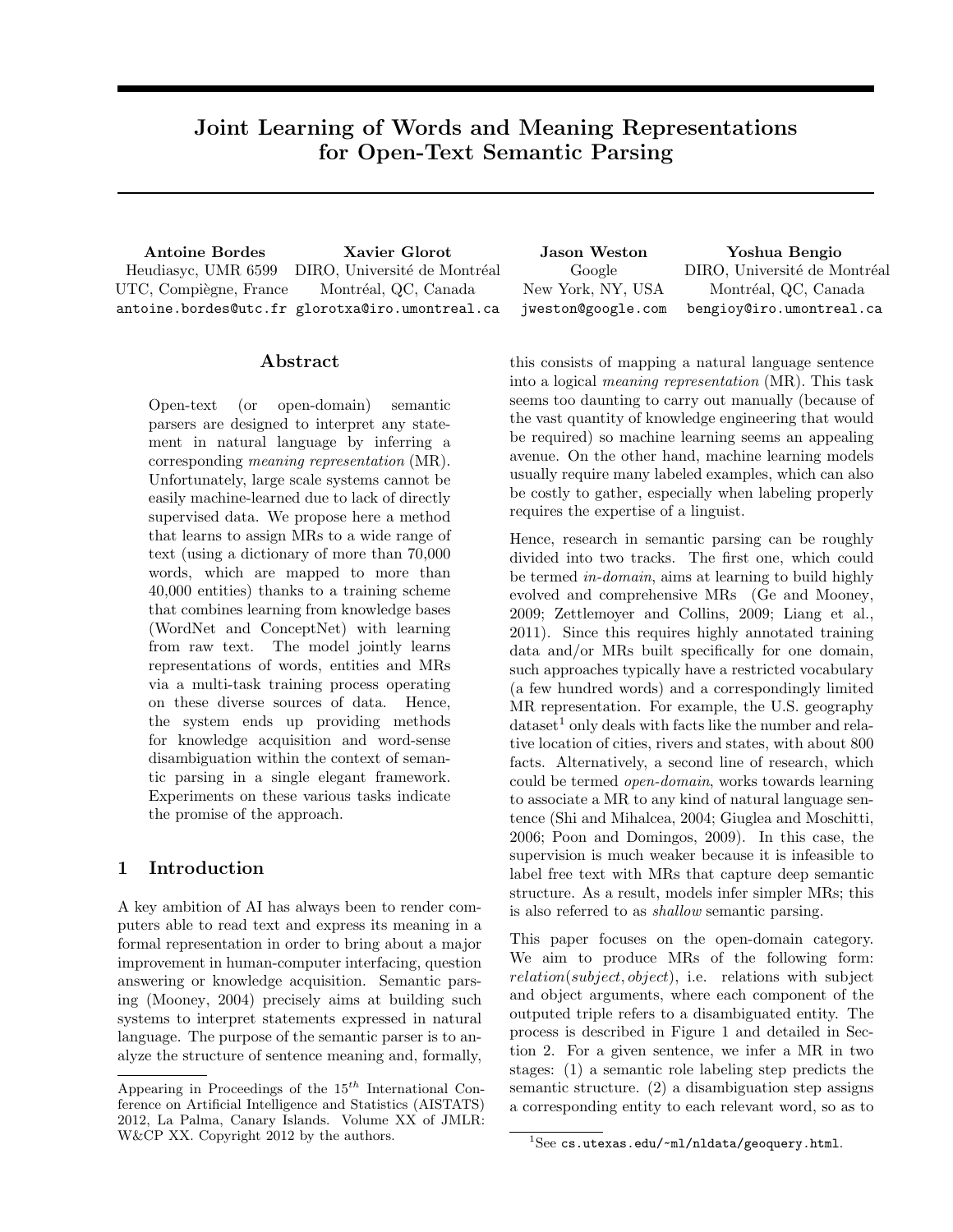minimize a learnt energy function. For step (1) we use an existing approach. Our key contribution is a novel inference model for performing step (2). This consists of an energy-based model that is trained with data from multiple sources in order to combat the lack of strong supervision. The system is large-scale with a dictionary of more than 70,000 words that can be mapped to more than 40,000 disambiguated entities.

Our energy-based model is trained to jointly capture semantic information between words, entities and combinations of those. This is encoded in a distributed representation in which a low dimensional embedding vector (or simply embedding in the following) is learnt for each symbol. Our semantic matching energy function, introduced in Section 3, is designed to blend such embeddings in order to assign low energy values to plausible combinations.

Resources like WordNet (Miller, 1995) and Concept-Net (Liu and Singh, 2004) encode common-sense knowledge in the form of relations between entities (e.g.  $has{\text -}part{\text -}car{\text -}wheel$ ) but do not link this knowledge to raw text (sentences). On the other hand, text resources like Wikipedia are not grounded with entities. As we show in Section 4, our training procedure is based on multi-task learning across different data sets including the three mentioned above. In this way MRs induced from free text and relations between entities are embedded (and hence integrated) in the same space. This allows us to learn to perform disambiguation on raw text by using large amounts of indirect supervision and only little direct supervision. The model learns to use commmon-sense knowledge (such as WordNet or ConceptNet relations between entities) to help disambiguate, i.e. to choose the correct Word-Net sense of a word.

Since no standard evaluation for open-text semantic parsing exists, we evaluated our method on different criteria to reflect its different properties. Results presented in Section 6 consider two benchmarks: wordsense disambiguation (WSD) and (WordNet) knowledge acquisition. We also demonstrate the possibility that our system can perform knowledge extraction, i.e. learn new common-sense relations that do not exist in WordNet by multi-tasking with raw text.

# 2 Semantic Parsing Framework

This section introduces the particular framework we are using to perform semantic parsing on free text.

### 2.1 WordNet-based Representations (MRs)

The MRs we consider for semantic parsing are simple logical expressions of the form  $REL(A_0, \ldots, A_n)$ . REL is the relation symbol, and  $A_0$ , ...,  $A_n$  are its arguments. Note that several such forms can be recursively constructed to build more complex structures. We wish to parse open-domain raw text so a large set of relation types and arguments must be considered.

We employ WordNet for defining  $REL$  and  $A_i$  arguments as proposed in (Shi and Mihalcea, 2004). Word-Net encompasses comprehensive knowledge within its graph structure, whose nodes (termed synsets) correspond to senses, and edges define relations between those senses. Each synset is associated with a set of words sharing that sense. They are usually identified by 8-digits codes, however, for clarity reasons, we indicate in this paper a synset by the concatenation of one of its words, its part-of-speech tag (NN for nouns, VB for verbs, JJ for adjectives or RB for adverbs) and a number indicating which sense it refers to. For example,  $_score\_NN_1$  refers to the synset representing the first sense of the noun "score" and also contains the words "mark" and "grade", whereas  $\_score\_NN\_2$ refers to its second meaning (i.e. a written form of a musical composition).

We denote instances of relations from WordNet using triplets  $(lhs, rel, rhs)$ , where  $lhs$  depicts the left-hand side of the relation, rel its type and *rhs* its right-hand side. Examples are  $(z\text{core\_NN\_1}, \text{hypernym}, \text{\_evaluation\_NN\_1})$  or  $(zscore_NN_2, \text{has-part}, \text{musical}$ -notation  $NN_1$ ). We filtered out the synsets appearing in less than 15 triplets, as well as relation types appearing in less than 5000 triplets. We obtain a graph with the following statistics: 41,024 synsets and 18 relation types; a total of 70,116 different words belong to these synsets.

For our final predicted MRs, we will represent REL and  $A_i$  arguments as tuples of WordNet synsets (hence REL can for example be any verb, and is not constrained to one of the 18 WordNet relations).

### 2.2 Inference Procedure

Step (1): MR structure inference Our semantic parsing consists of two stages as described in Figure 1. The first stage consists in preprocessing the text and inferring the structure of the MR. For this stage we use standard approaches, the major novelty of our work lies in our learning algorithm for step (2).

We hence utilize the SENNA software<sup>2</sup> (Collobert et al., 2011) to perform part-of-speech (POS) tagging, chunking, lemmatization<sup>3</sup> and semantic role labeling (SRL). In the following, we term the concatenation of a lemmatized word and a POS tag (such as \_score\_NN or

 ${}^{2}$ Freely available from  $m1.nec-labs.com/senna/$ .

 ${}^{3}$ Lemmatization is carried out with NLTK (nltk.org) and transforms a word into its canonical or base form.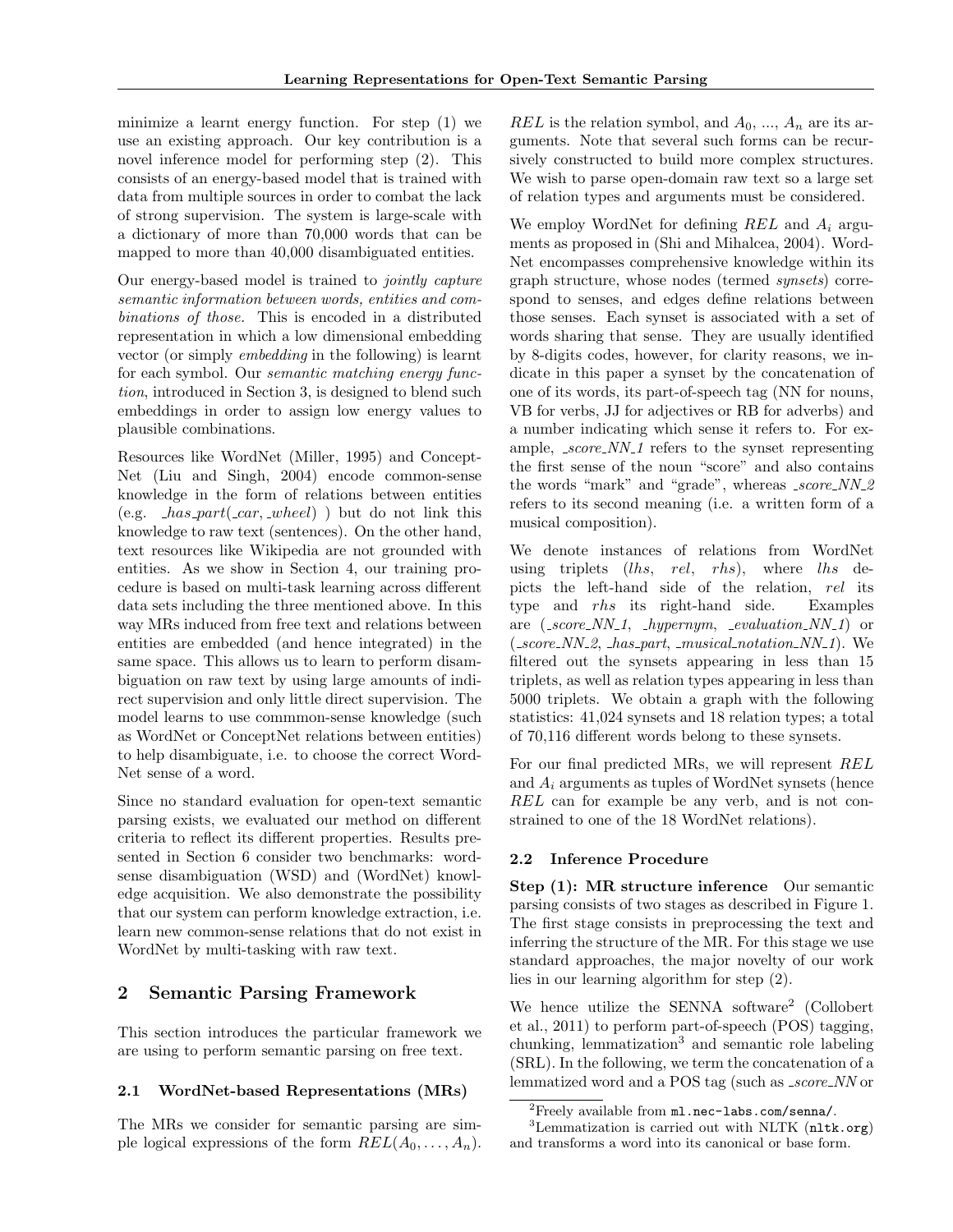0. Input (raw sentence): "A musical score accompanies a television program." 1. Structure inference: ((\_musical\_JJ score\_NN ), \_accompany\_VB , \_television\_program\_NN ) 2. Entity detection: ((\_musical\_JJ\_1 score\_NN\_2), \_accompany\_VB\_1, \_television\_program\_NN\_1) 3. Output (MR): \_accompany\_VB\_1((\_musical\_JJ\_1 score\_NN\_2),\_television\_program\_NN\_1)

Figure 1: Open-text semantic parsing. To parse an input sentence (step 0), a preprocessing (lemmatization, POS, chunking, SRL) is first performed (step 1) to clean data and uncover the MR structure. Then, to each lemma is assigned a corresponding WordNet synset (step 2), hence defining a complete meaning representation (step 3).

 $\text{\textdegree}$  accompany VB) a lemma. Note the absence of an integer suffix, which distinguishes a lemma from a synset: a lemma is allowed to be semantically ambiguous. The SRL step consists in assigning a semantic role label to each grammatical argument associated with a verb for each proposition. It is crucial because it will be used to infer the structure of the MR.

We only consider sentences that match the following template: (subject, verb, direct object). Here, each of the three elements of the template is associated with a tuple of lemmatized words (i.e. a multi-word phrase). SRL is used to structure the sentence into the (lhs  $=$  subject,  $rel =$  verb,  $rhs =$  object) template, note that the order is not necessarily subject / verb / direct object in the raw text (e.g. in passive sentences).

To summarize, this step starts from a sentence and either rejects it or outputs a triplet of lemma tuples, one for the subject, one for the relation or verb, and one for the direct object. To complete our semantic parse (or MR), lemmas must be converted into synsets, that is, we still have to perform disambiguation, which takes place in step (2).

Step (2): Detection of MR entities The second step aims at identifying each semantic entity expressed in a sentence. Given a relation triplet  $(lhs^{lem}$ ,  $rel^{lem}$ ,  $rhs^{lem}$ ) where each element of the triplet is associated with a tuple of lemmas, a corresponding triplet  $(lhs^{syn}, rel^{syn}, rhs^{syn})$  is produced, where the lemmas are replaced by synsets. This step is a form of all-words word-sense disambiguation in a particular setup, i.e., w.r.t. the logical form of the semantic parse from step (1). Depending on the lemmas, this can either be straightforward (some lemmas such as  $_ttelevision\_program\_NN$  or  $_tword\_war_t$  in NN correspond to a single synset) or very challenging  $(\text{run}_V\overline{B})$ can be mapped to 33 different synsets and  $\_run\_NN$  to 10). Hence, in our proposed semantic parsing framework, MRs correspond to triplets of synsets  $(lhs^{syn}$ ,  $rel^{syn}$ , rhs<sup>syn</sup>), which can be reorganized to the form  $rel^{syn} (lhs^{syn}, rhs^{syn})$ , as shown in Figure 1.

Since the model is structured around relation triplets, MRs and WordNet relations are cast into the same scheme. For example, the WordNet relation  $(-score_NN_2, \text{has-part}, \text{musical notation}_NN_1)$  fits the same pattern as our MRs, with the WordNet relation type  $\textit{has-part}$  playing the role of the verb.

# 3 Semantic Matching Energy

This section presents the main contribution of this paper: an energy function which we use to embed lemmas and WordNet entities into the same vector space (see (Lecun et al., 2006) for an introduction to energybased learning). This semantic matching energy function is used to predict appropriate synsets given lemmas. This is achieved by an approximate search for a set of synsets that are compatible with the observed lemmas, i.e. a set of synsets that minimize the energy.

#### 3.1 Framework

Our model is designed with the following key concepts:

- Named symbolic entities (synsets, relation types, and lemmas) are all associated with a joint ddimensional vector space, termed the "embedding space", following previous work in neural language models (see (Bengio, 2008)). The  $i^{th}$  entity is assigned to a vector  $E_i \in \mathbb{R}^d$ . These vectors are parameters of the model and are jointly learned to perform well at the semantic parsing task.
- The semantic matching energy value associated with a particular triplet  $(lhs, rel, rhs)$  is computed by a parametrized function  $\mathcal E$  that starts by mapping all of the symbols to their embeddings.  $\mathcal E$  must also be able to handle variable-size arguments, since for example there could be multiple lemmas in the subject part of the sentence.
- The energy function  $\mathcal E$  is optimized to be lower for training examples than for other possible configurations of symbols. Hence the semantic matching energy function can distinguish plausible combinations of entities from implausible ones to choose the most likely sense for a lemma.

#### 3.2 Parametrization

The semantic matching energy function has a parallel structure (see Figure 2): first, pairs (lhs, rel) and (rel, rhs) are combined separately and then, these semantic combinations are matched.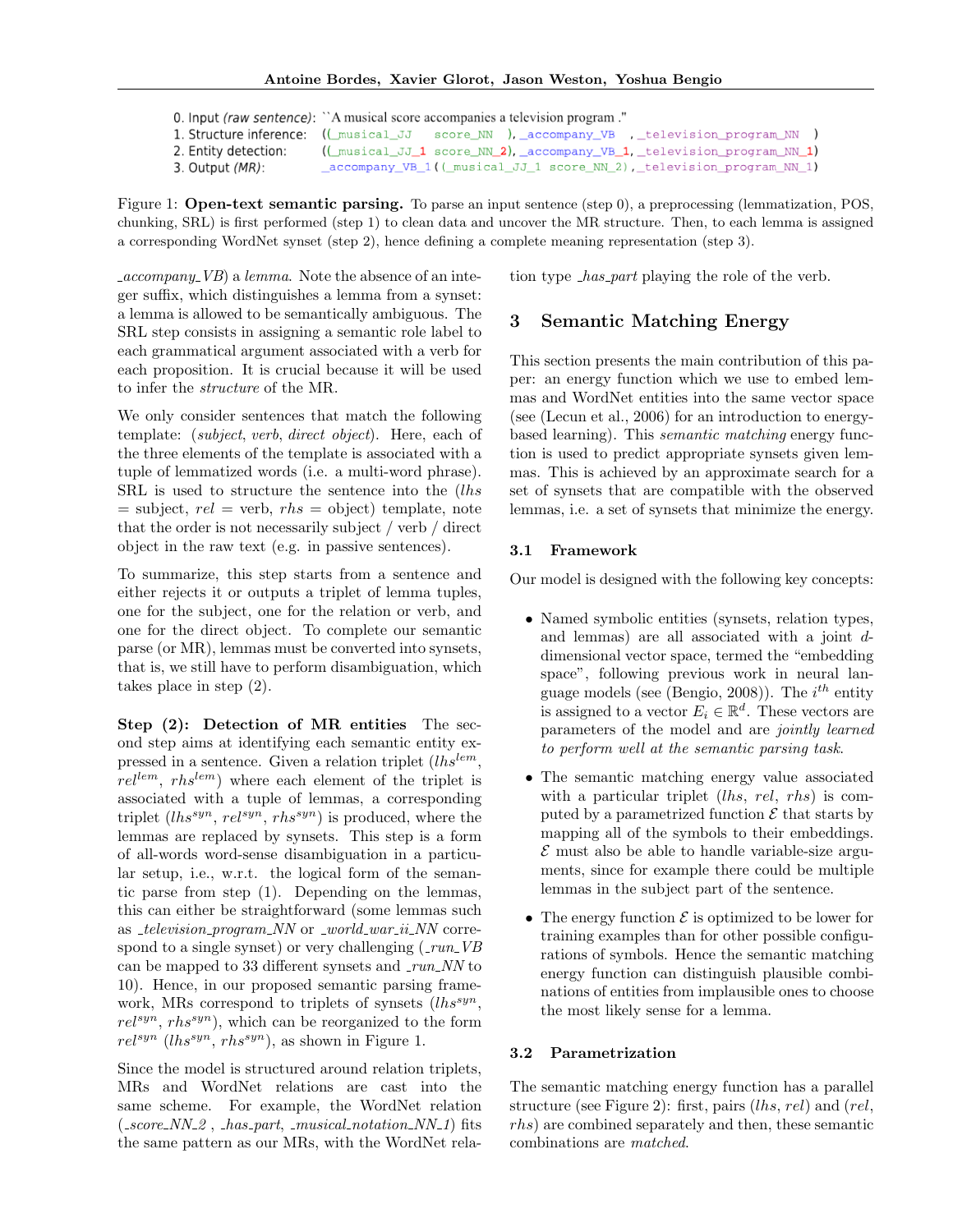

Figure 2: Semantic matching energy function. A triplet of tuples  $(lhs, rel, rhs)$  is first mapped to its embeddings  $E_{lhs}$ ,  $E_{rel}$  and  $E_{rhs}$  (using an aggregating function for tuples involving more than one symbol). Then  $E_{lhs}$ and  $E_{rel}$  are combined using  $g_{left}()$  to output  $E_{lhs(rel)}$ (similarly  $E_{rhs(rel)} = g_{right}(E_{rhs}, E_{rel})$ ). Finally the energy  $\mathcal{E}((\text{ }h\text{ },\text{ }rel,\text{ }rhs))$  is obtained by merging  $E_{\text{ }l\text{ }hs(\text{ }rel)}$  and  $E_{rhs(rel)}$  with the  $h(.)$  function.

Let the input triplet be  $x = ((\text{l}hs_1, \text{l}hs_2, \ldots)),$  $(rel_1, rel_2, \ldots), (rhs_1, rhs_2, \ldots)).$ 

- (1) Each symbol  $i$  in the input tuples is mapped to its embedding  $E_i \in \mathbb{R}^d$ .
- (2) The embeddings associated with all the symbols within the same tuple are aggregated by a pooling function  $\pi$  (we used the mean but other plausible candidates include the sum, the max, and combinations of several such elementwise statistics):

$$
E_{lhs} = \pi(E_{lhs_1}, E_{lhs_2}, \ldots),
$$
  
\n
$$
E_{rel} = \pi(E_{rel_1}, E_{rel_2}, \ldots),
$$
  
\n
$$
E_{rhs} = \pi(E_{rhs_1}, E_{rhs_2}, \ldots),
$$

where  $\ln s_i$  denotes the j-th individual element of the left-hand side tuple, etc.

- (3) The embeddings  $E_{lhs}$  and  $E_{rel}$  respectively associated with the lhs and rel arguments are used to construct a new relation-dependent embedding  $E_{lbs (rel)}$  for the lhs in the context of the relation type represented by  $E_{rel}$ , and similarly for the rhs:  $E_{lhs (rel)} = g_{left}(E_{lhs}E_{rel})$  and  $E_{rhs(rel)} = g_{right}(E_{rhs}, E_{rel}),$  where  $g_{left}$  and  $g_{ri}$  are parametrized functions whose parameters are tuned during training.
- (4) The energy is computed from the transformed embeddings of the left-hand and right-hand sides:  $\mathcal{E}(x) = h(E_{lhs (rel)}, E_{rhs (rel)})$ , where h is a function that can be hard-coded or parametrized. If the latter, parameters are tuned during training.

Many parametrizations are possible for the energy function (e.g., with non-linear, linear, etc. formulations for q and h) and we have explored only a few. In this paper, we only present the bilinear setting (that performed best in experiments proposed in Section 6): the  $q$  functions are bilinear layers and  $h$  is a dotproduct. More precisely, we used:

$$
E_{lhs (rel)} = W_{ent,l} E_{lhs} \otimes W_{rel,l} E_{rel} + b_l
$$
  
\n
$$
E_{rhs (rel)} = W_{ent,r} E_{rhs} \otimes W_{rel,r} E_{rel} + b_r
$$
  
\n
$$
h(E_{lhs (rel)}, E_{rhs (rel)}) = -E_{lhs (rel)} \cdot E_{rhs (rel)}
$$

where  $W_{ent,l}$ ,  $W_{rel,l}$ ,  $W_{ent,r}$  and  $W_{rel,r}$  are  $d \times d$  weight matrices,  $b_l$ ,  $b_r$  are d bias vectors and ⊗ depicts the component-wise vector product.

This bilinear parametrization is appealing because the operation  $\otimes$  allows to encode conjunctions between lhs and rel, and rhs and rel.

#### 3.3 Training Objective

We now define the training criterion for the semantic matching energy function. Let  $\mathcal C$  denote the dictionary which includes all entities (relation types, lemmas and synsets), and let  $\mathcal{C}^*$  denote the set of tuples (or sequences) whose elements are taken in  $\mathcal{C}$ . Let  $\mathcal{R} \subset \mathcal{C}$  be the subset of entities which are relation types  $(\mathcal{R}^*$  is defined similarly to  $\mathcal{C}^*$ ). We are given a training set  $\mathcal D$  containing m triplets of the form  $x = (lhs_x, rel_x, rhs_x),$  where  $lhs_x \in \mathcal{C}^*,$   $rel_x \in \mathcal{R}^*,$ and  $rhs_x \in \mathcal{C}^*$ , and  $\forall x \in \mathcal{C}^* \times \mathcal{R}^* \times \mathcal{C}^*$ ,  $\mathcal{E}(x) =$  $\mathcal{E}((\text{lh}_x,\text{rel}_x,\text{rh}_x)).$ 

Ideally, we would like to perform maximum likelihood over  $P(x) \propto e^{-\mathcal{E}(x)}$  but this is intractable. The approach we follow here has already been used successfully in ranking settings (Collobert and Weston, 2008; Collobert et al., 2011) and corresponds to performing two approximations. First, like in pseudo-likelihood we only consider one input at a time given the others. Second, instead of sampling a negative example from the model posterior, we use a ranking criterion (that is based on uniformly sampling a negative example).

Intuitively, if one of the elements of a given triplet were missing, then we would like the model to be able to predict the correct entity. For example, this would allow us to answer questions like "what is part of a car?" or "what does a score accompany?". The objective of training is to learn the semantic energy function  $\mathcal E$  such that it can successfully rank the training samples x below all other possible triplets:

$$
\mathcal{E}(x) < \mathcal{E}((i, rel_x, rhs_x)), \forall i \in \mathcal{C}^* : (i, rel_x, rhs_x) \notin \mathcal{D} \quad (1)
$$
\n
$$
\mathcal{E}(x) < \mathcal{E}((\ln s_x, j, rhs_x)), \forall j \in \mathcal{R}^* : (\ln s_x, j, rhs_x) \notin \mathcal{D} \quad (2)
$$
\n
$$
\mathcal{E}(x) < \mathcal{E}((\ln s_x, rel_x, k)), \forall k \in \mathcal{C}^* : (\ln s_x, rel_x, k) \notin \mathcal{D} \quad (3)
$$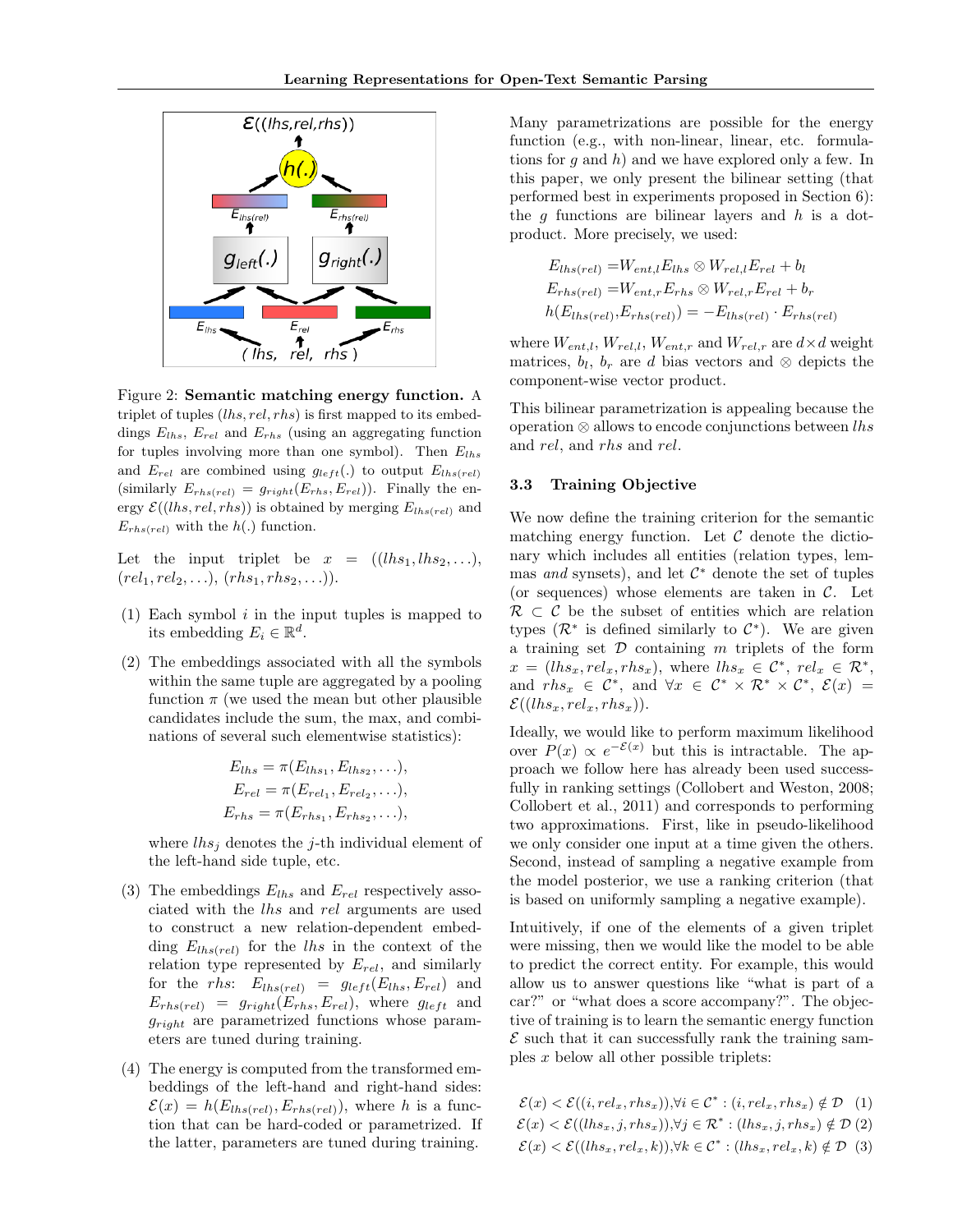The following stochastic criterion is minimized:

$$
\sum_{x \in \mathcal{D}} \sum_{\tilde{x} \sim Q(\tilde{x}|x)} \max \left( \mathcal{E}(x) - \mathcal{E}(\tilde{x}) + 1, 0 \right) \tag{4}
$$

where  $Q(\tilde{x}|x)$  is a corruption process that transforms a training example x into a corrupted negative example. In the experiments Q only changes one of the three members of the triplet, by changing only one of the lemmas, synsets or relation type in it, by sampling it uniformly from  $\mathcal C$  or  $\mathcal R$ .

#### 3.4 Disambiguation of Lemma Triplets

Our semantic matching energy function is used on raw text to perform step (2) of the protocol described in Section 2.2, that is to carry out the word-sense disambiguation step. A triplet of lem- $\text{mas } ((\text{lh} s_1^{\text{lem}}, \text{lh} s_2^{\text{lem}}, \ldots), (\text{rel}_1^{\text{lem}}, \ldots), (\text{rh} s_1^{\text{lem}}, \ldots))$  is labeled with synsets in a greedy fashion, one lemma at a time. For labeling  $lhs_2^{lem}$  for instance, we fix all the remaining elements of the triplet to their lemmas and select the synset leading to the lowest energy:

$$
lhs_2^{syn} = \operatorname{argmin}_{S \in \mathcal{C}(syn|lem)} \mathcal{E}((lhs_1^{lem}, S, \ldots),(rel_1^{lem}, \ldots), (rhs_1^{lem}, \ldots))
$$

with  $C(syn|lem)$  the set of allowed synsets to which  $lhs_2^{lem}$  can be mapped. We repeat that for all lemmas. We always use lemmas as context, and never the already assigned synsets. This is an efficient process as it only requires the computation of a small number of energies, equal to the number of senses for a lemma, for each position of a sentence. However, it requires good representations (i.e. good embedding vectors  $E_i$ ) for synsets and lemmas because they are used jointly to perform this crucial step. Hence, the multi-tasking training presented in the next section attempts to learn good embeddings jointly for synsets and lemmas (and good parameters for the g functions).

#### 4 Multi-Task Training

#### 4.1 Multiple Data Resources

In order to acquire as much common-sense knowledge as possible in the model, the following heterogeneous data sources are combined.

WordNet v3.0 (WN). Described in Section 2.1, this is the main resource, defining the dictionary of entities. The 18 relation types and 40,989 synsets retained are composed to form a total of 221,017 triplets. We randomly extracted from them a validation and a test set with 5,000 triplets each.

WordNet contains only relations between synsets. However, the disambiguation process needs embeddings for synsets and for lemmas. Following (Havasi et al., 2010), we created two other versions of this dataset to leverage WN in order to also learn lemma embeddings: "Ambiguated" WN and "Bridge" WN. In "Ambiguated" WN both synset entities of each triplet are replaced by one of their corresponding lemmas, thus training the models with many examples that are similar up to the replacement of a lemma by a synonym. "Bridge" WN is designed to teach the model about the connection between synset and lemma embeddings, thus in its relation tuples the lhs or rhs synset is replaced by a corresponding lemma (while the other argument remains a synset). Sampling training examples from WN involves actually sampling from one of its three versions, resulting in a triplet involving synsets, lemmas or both.

ConceptNet v2.1 (CN). CN (Liu and Singh, 2004) is a common-sense knowledge base in which lemmas or groups of lemmas are linked together with rich semantic relations, for example (\_kitchen\_table\_NN,  $used_for,$   $\_eat\_VB\_breakfast\_NN$ ). It is based on lemmas and not synsets, and hence it does not make any distinction between different word senses. Only triplets containing lemmas from the WN dictionary are kept, to obtain a total of 11,332 training triplets.

Wikipedia (Wk). This resource is simply raw text meant to provide knowledge to the model in an unsupervised fashion. In this work 50,000 Wikipedia articles were considered, although many more could be used. Using the protocol of the first paragraph of Section 2.2, we created a total of 1,484,966 triplets of lemmas. Additionally, imperfect training triplets (containing a mix of lemmas and synsets) are produced by performing the disambiguation step of Section 3.4 on one of the lemmas. This is equivalent to Maximum A Posteriori training, i.e., we replace an unobserved latent variable by its mode according to a posterior distribution (i.e. to the minimum of the energy function, given the observed variables). We have used the 50,000 articles to generate more than 3M examples.

EXtended WordNet (XWN) XWN (Harabagiu and Moldovan, 2002) is built from WordNet glosses (i.e. definitions), syntactically parsed and with content words semantically linked to WN synsets. Using the protocol of Section 2.2, we processed these sentences and collected 47,957 lemma triplets for which the synset MRs were known. We removed 5,000 of these examples to use them as an evaluation set for the MR entity detection/word-sense disambiguation task. With the remaining 42,957 examples, we created un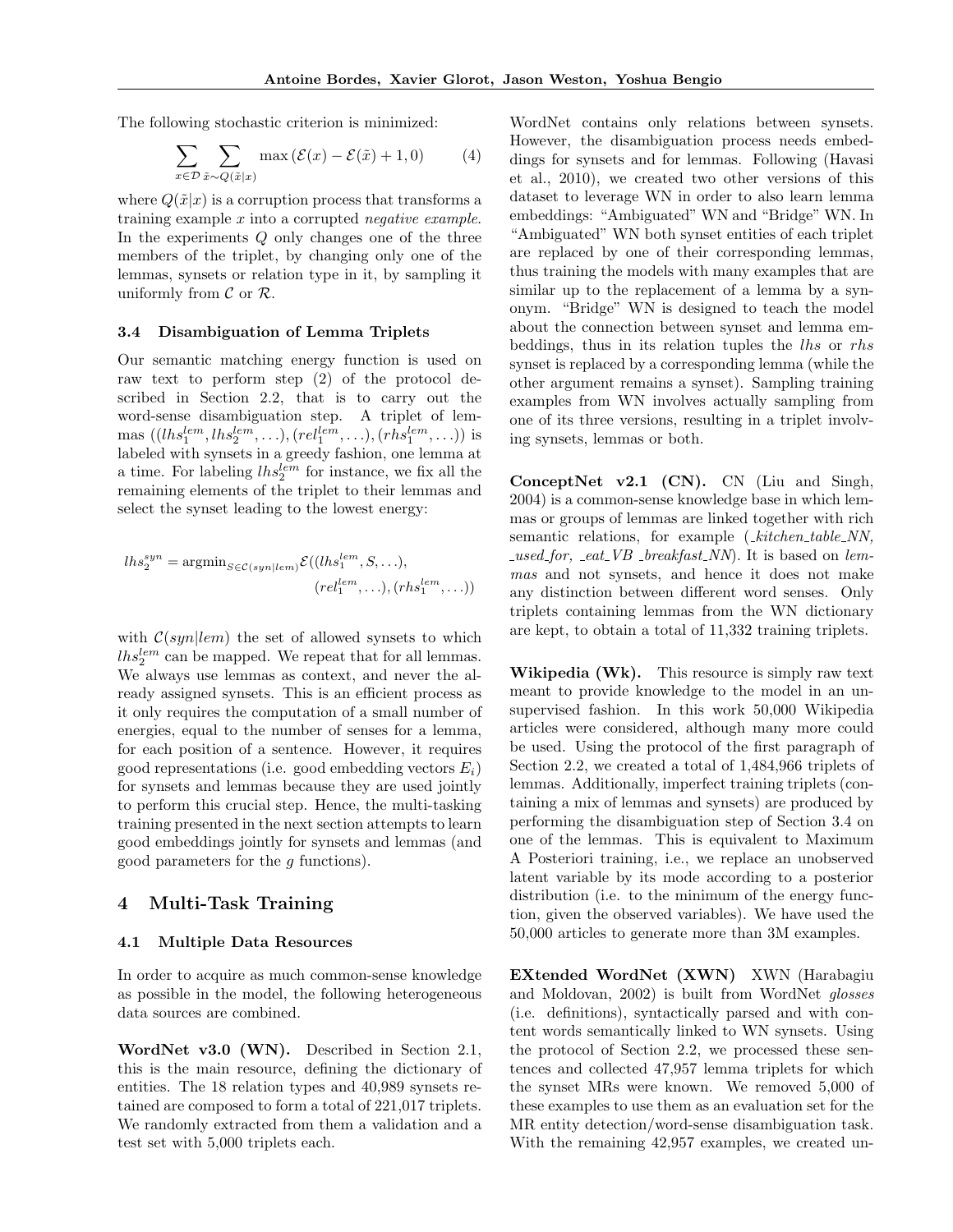ambiguous training triplets to help the performance of the disambiguation algorithm described in Section 3.4: for each lemma in each triplet, a new triplet is created by replacing the lemma by its true corresponding synset and by keeping the other members of the triplet in lemma form (to serve as examples of lemmabased context). This led to a total of 786,105 training triplets, from which we removed 10,000 for validation.

Unambiguous Wikipedia (Wku). Finally, We built an additional training set with triplets extracted from the Wikipedia corpus which were modified with the following trick: if one of its lemmas corresponds unambiguously to a synset, and if this synset maps to other ambiguous lemmas, we create a new triplet by replacing the unambiguous lemma by an ambiguous one. Hence, we know the true synset in that ambiguous context. This allowed to create 981,841 additional triplets with supervision (as detailed in next section).

### 4.2 Training Algorithm

To train the parameters of the energy function  $\mathcal E$ we loop over all of the training data resources and use stochastic gradient descent (Robbins and Monro, 1951). That is, we iterate the following steps:

- 1. Select a positive training triplet  $x_i$  at random (composed of synsets, of lemmas or both) from one of the above sources of examples.
- 2. Select at random resp. constraint  $(1)$ ,  $(2)$  or  $(3)$ .
- 3. Create a negative triplet  $\tilde{x}$  by sampling an entity from C to replace resp.  $\ln s_{x_i}$ ,  $rel_{x_i}$  or  $rhs_{x_i}$ .
- 4. If  $\mathcal{E}(x_i) > \mathcal{E}(\tilde{x}) 1$ , make a stochastic gradient step to minimize the criterion (4).
- 5. Enforce the constraint that each embedding vector is normalized,  $||E_i|| = 1, \forall i$ .

The constant 1 in step 4 is the margin. The gradient step requires a learning rate of  $\lambda$ . The normalization in step 5 helps remove scaling freedoms from the model.

The above algorithm was used for all the data sources except XWN and Wku. In that case, positive triplets are composed of lemmas (as context) and of a disambiguated lemma replaced by its synset. Unlike for Wikipedia, this is labeled data, so we are certain that this synset is the true sense. Hence, to increase training efficiency and yield a more discriminant disambiguation, in step 3. with probability  $\frac{1}{2}$ , we either sample randomly from  $C$  or from the set of remaining candidate synsets corresponding to this disambiguated lemma (i.e. the set of its other meanings).

The matrix E which contains the representations of the entities is learnt via a complex multi-task learning

procedure because a single embedding matrix is used for all relations and all data sources (each really corresponding to a different distribution of symbol tuples, i.e., a different task). As a result, the embedding of an entity contains factorized information coming from all the relations and data sources in which the entity is involved as lhs, rhs or even rel (for verbs). For each entity, the model is forced to learn how it interacts with other entities in many different ways.

## 5 Related Work

Our approach is original in both its energy-based model formulation and how it unifies multiple tasks and training resources for its semantic parsing goal. However, it has relations with many previous works. Shi and Mihalcea (2004) proposed a rule-based system for open-text semantic parsing using WordNet and FrameNet (Baker et al., 1998) while Giuglea and Moschitti (2006) proposed a model to connect Word-Net, VerbNet and PropBank (Kingsbury and Palmer, 2002) for semantic parsing using tree kernels. A method based on Markov-Logic Networks has been recently introduced for unsupervised semantic parsing that can be also used for information acquisition (Poon and Domingos, 2009, 2010). However, instead of connecting MRs to an existing ontology as the proposed method does, it constructs a new one and does not leverage pre-existing knowledge. Automatic information extraction is the topic of many models and demos (Snow et al., 2006; Yates et al., 2007; Wu and Weld, 2010; Suchanek et al., 2008) but none of them relies on a joint embedding model. Some approaches have been directly targeting to enrich existing resources, as we do here with WordNet, (Agirre et al., 2000; Cuadros and Rigau, 2008; Cimiano, 2006) but these never use learning. Finally, several previous works have targeted to improve WSD by using extra-knowledge by either automatically acquiring examples (Martinez et al., 2008) or by connecting different knowledge bases (Havasi et al., 2010).

To our knowledge, energy-based models have not been applied to semantic parsing, but approaches have been developed for other NLP tasks. Bengio et al. (2003) developed a neural word embedding approach for language modeling (they do not model entities, only words). Paccanaro and Hinton (2001) developed entity embedding for learning logical relations (but do not also model words). Collobert and Weston (2008) developed word embedding models further and applied them to chunking, named entity and SRL tasks. We in fact use their SRL system to solve step (1) of our system (see Figure 1) and focus on step (2), which they do not address.

Finally, Bordes et al. (2011) describe an entity embed-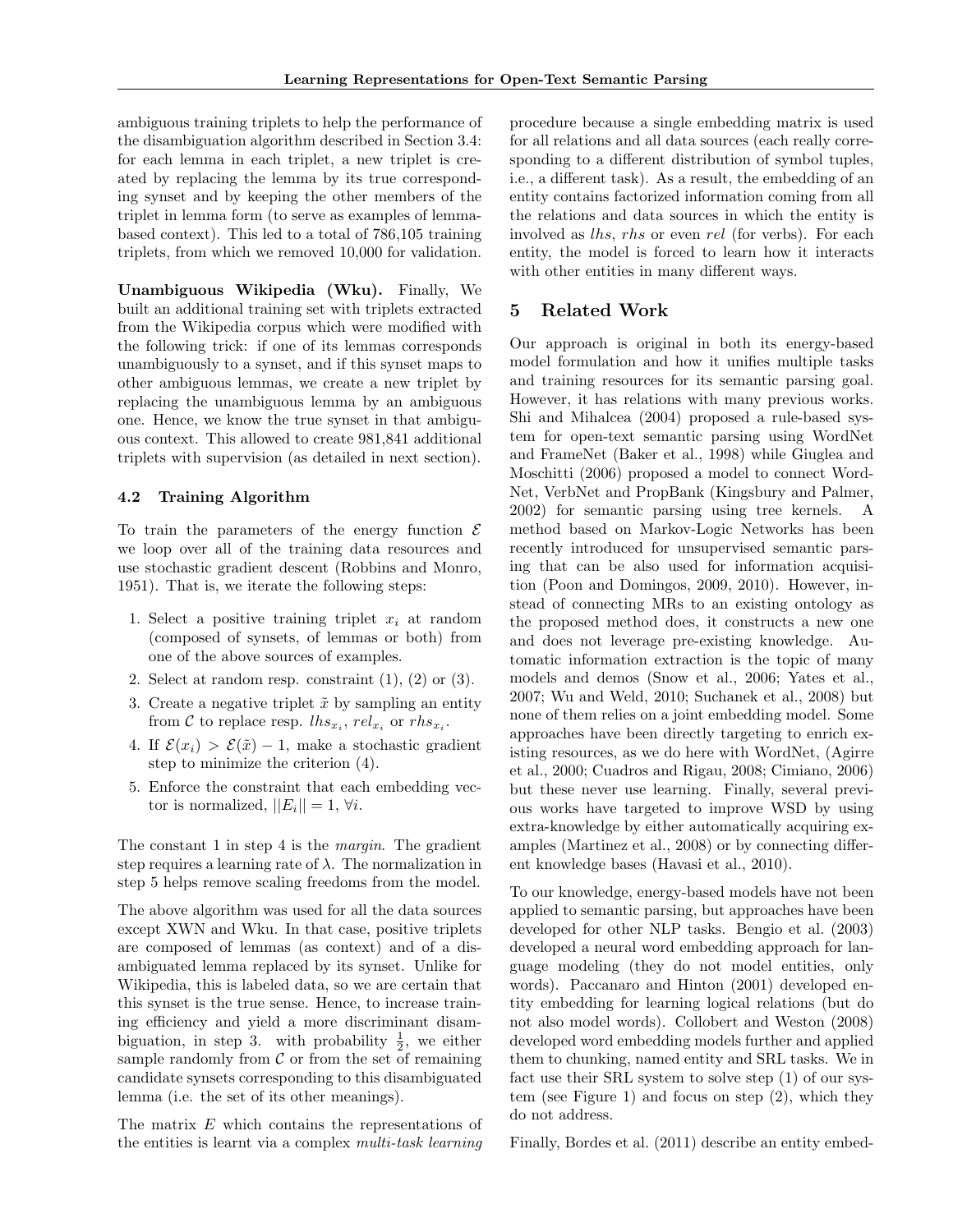| Model                               | WordNet rank | WordNet p@10 | F1 XWN    | F1 Senseval3 |
|-------------------------------------|--------------|--------------|-----------|--------------|
| $All+MFS$                           |              |              | $72.35\%$ | $70.19\%$    |
| All                                 | 139.30       | 3.47         | 67.52%    | 51.44\%      |
| $WN + CN + Wk$                      | 95.9         | 4.60         | 34.80\%   | 34.13\%      |
| $\overline{\text{WN}}$              | 72.1         | 5.88         | 29.55%    | 28.36\%      |
| <b>MFS</b>                          |              |              | 67.17     | 67.79%       |
| Gamble (Decadt et al., 2004)        |              |              |           | 66.41\%      |
| $SE$ (Bordes et al., 2011)          | 53.2         | 7.45         |           |              |
| $SE$ (no KDE) (Bordes et al., 2011) | 87.6         | 4.91         |           |              |
| Random                              | 20512        | 0.01         | $26.71\%$ | 29.55%       |

Table 1: WordNet Knowledge Acquisition (cols. 2-3) and Word Sense Disambiguation (cols. 4-5). MFS uses the Most Frequent Sense. All+MFS is our best system, combining all sources of information.

ding model for knowledge acquisition: given relation training triplets from WordNet, they measure how well the model generalizes to new relations. As our method can also perform this task we compare to this approach in Section 6. Note, however, that their approach cannot perform the disambiguation step (2) of semantic parsing that we are mainly interested in. Nevertheless, our model bears some resemblance to theirs, so we include a deeper discussion here. Their model has embeddings for the left/right-hand side arguments  $i$ and  $j$  which are  $d$ -vectors and an embedding for relation k which is a pair of  $d \times d$  matrices. The disadvantage of embedding each relation type into a pair of matrices is that it gives relation types a different status (they cannot appear as left-hand side or righthand side) and it necessitates many more parameters. Training in a multi-task fashion on raw text with thousands of verbs (potentially rare) would be impossible, hence their model is not viable for semantic parsing.

# 6 Experiments

This section is divided in two parts: the first one aims at evaluating our model while the second ones illustrates some properties of its learnt representations.

### 6.1 Benchmarks

To assess the performance w.r.t. choices made with the multi-task joint training and the diverse data sources, we evaluated models trained with several combinations of data sources on two benchmark tasks: Word-Net knowledge encoding and WSD. WN denotes our model trained only on WordNet, "Ambiguated" Word-Net and "Bridge" WordNet,  $WN+CN+WK$  is also trained on CN and Wk datasets, and All is trained on all sources. Results are summarized in Table 1.

Knowledge Acquisition The ability to generalize from given knowledge (training relations) to new relations is measured with the following procedure. For each test WordNet triplet, either the left or right entity is removed and replaced by each of the 41,024 synsets

of the dictionary in turn. Energies of those triplets are computed by the model and sorted by ascending order and the rank of the correct synset is stored. We then measure the mean predicted rank (the average of those ranks), **WordNet rank**, and the precision  $@10$  (p $@10$ ) (the proportion of ranks that are within 1 and 10, divided by 10), WordNet p@10. Hyperparameters ( $\lambda$ and d) are selected with a validation set.

Columns 2 and 3 of Table 1 present the comparative results, together with performance of (Bordes et al., 2011) (SE). Our model trained on WordNet alone  $(WN)$  is a bit worse than **SE** (line 8). However, Bordes et al. (2011) stack a Kernel Density Estimator (KDE) on top of their structured embeddings to improve prediction. Compared with SE without KDE (line 9), our model is clearly competitive. Multitasking with other data  $(WN+CN+WK$  and All) still allows to encode WordNet knowledge well, even if it is slightly worse than with WordNet alone (WN).

Word Sense Disambiguation Performance on WSD is assessed on two test sets: the XWN test set and a subset of English All-words WSD task of SensEval-3.<sup>4</sup> For the latter, we processed the original data using the protocol of Section 2.2 and obtained a total of 208 words to disambiguate (out of  $\approx 2000$  originally). The performance of the most frequent sense (MFS) based on WordNet frequencies is also evaluated. Finally, we also report the results of Gamble (Decadt et al., 2004), winner of Senseval-3, on our subset of its data.

F1 scores are presented in Table 1 (cols. 3-4). The difference between WN and WN+CN+Wk indicates that, even with no direct supervision, the model can extract meaningful information from text to disambiguate some words  $(WN+CN+Wk)$  is significantly above Random and WN). But this is not enough, the labeled examples from XWN and Wku are crucial (+30%) and yields performance better than MFS (a strong baseline in WSD) on the XWN test set.

 $^4$ www.senseval.org/senseval3.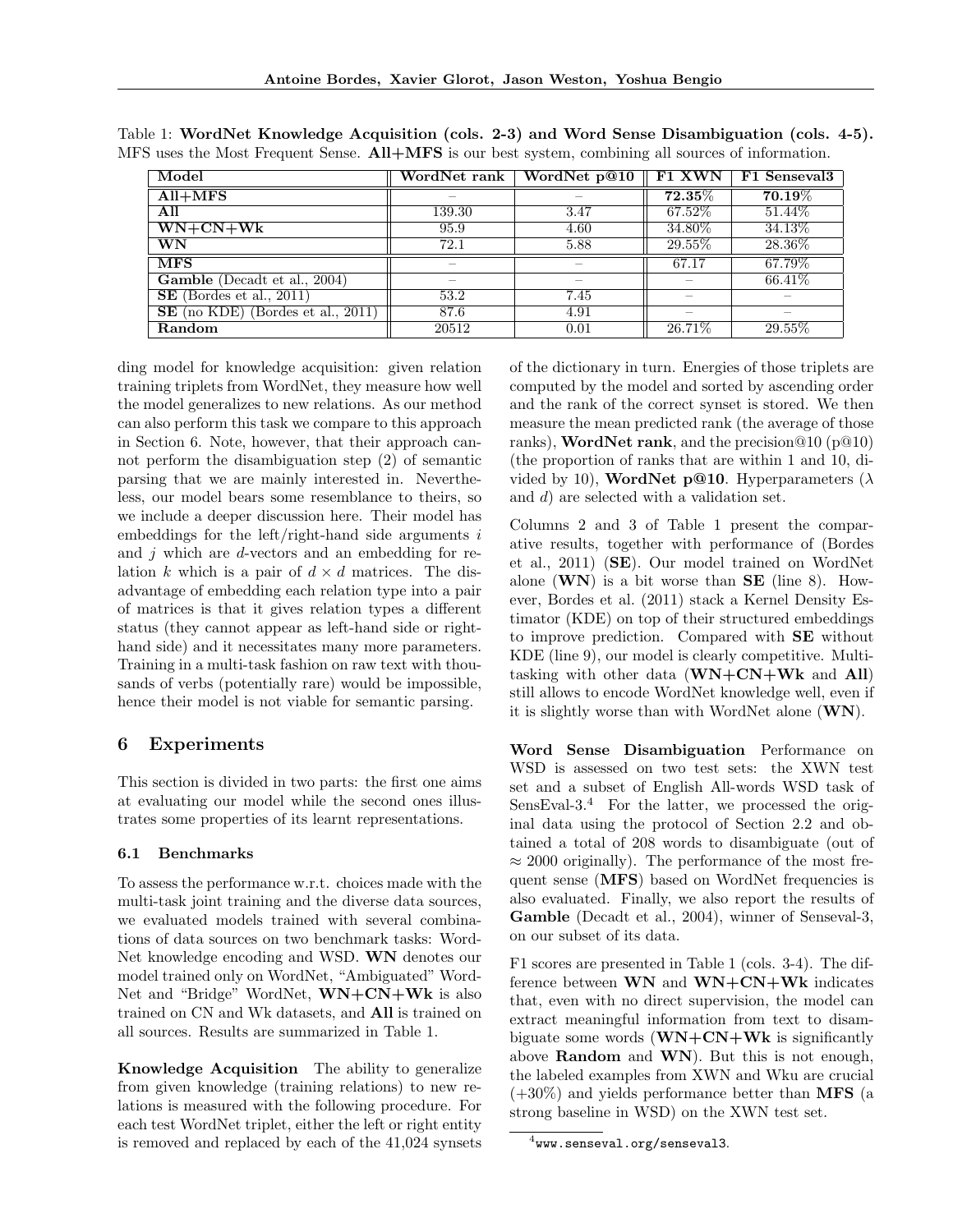| $\_mark\_NN$                  | $\_mark_NN_1$                  | $maxk_NN_2$                             |
|-------------------------------|--------------------------------|-----------------------------------------|
| $\_indication_NN$             | $\_score_NN_1$                 | $\_marking_NN_1$                        |
| $\_print_NN_3$                | $_number_NN_2$                 | $\_symbol{\mathit{symbolicing\_NN\_1}}$ |
| $\_print_NN$                  | $_quation_N$                   | $_naming_NN_1$                          |
| $_{roll\_NN}$                 | $\_evaluation\_NN\_1$          | $\_marking_N$                           |
| $\_pointer\_NN$               | $\_tier_NN_1$                  | $_{{\scriptstyle -}punctuation\_NN\_3}$ |
| $\_{take\_VB}$                | $\frac{1}{2}canary_N$          | $-different_JJ_1$                       |
| $\overline{\text{bring\_VB}}$ | $\_sea\_me\overline{w\_NN\_1}$ | $\_eccentric_NN$                        |
| $_{-}put_{-}VB$               | $_{y}$ ellowbird_NN_2          | $_{\_}dissimilar\_JJ$                   |
| $-ask_VB$                     | $\text{\_}cancy\_bird\_NN\_1$  | $\_same\_JJ\_2$                         |
| $_{hold\_VB}$                 | $_{\_}Iarus\_marinus\_NN\_1$   | $\_similarity_NN_1$                     |
| $_{\textit{prouide\_VB}}$     | $_{\textit{mew}$ NN            | $_{\_\_comm}$                           |

Table 2: **Embeddings.** Closest neighbors for some lemmas/synsets in the embedding space (euclidean distance).

However, performance can be greatly improved by combining the All sources model and the MFS score. To do so, we converted the frequency information into an energy by taking minus the log frequency and used it as an extra energy term. The total energy function is used for disambiguation. This yields the results denoted by  $\text{All+MFS}$  which achieves the best performance of all the methods tried.

#### 6.2 Representations

We now illustrate properties of the representations learnt for lemmas, synsets and their combinations.

Entity Embeddings Table 2 presents the closest neighbors in the embedding space defined by the model All for few entities. As expected, such neighbors are composed of a mix of lemmas and synsets. The first row depicts variation around the word "mark". Neighbors corresponding to the lemma (column 1) consist in other generic lemmas whereas those for two different synsets (columns 2 and 3) are mainly synsets with clearly different meanings. The second row shows that for common lemmas (column 1), neighbors are also generic lemmas, but precise ones (column 2) are close to synsets defining a sharp meaning. The list returned for  $\textit{differential}$  1 indicates that learnt embeddings do not encode antonymy.

WordNet Enrichment WordNet and ConceptNet use a limited number of relation types (less than 20 of them, e.g.  $has{\text -}part$  and  $\text{-}hypernym$ , and so they do not consider most verbs as relations. Thanks to our multi-task training and unified representation for MRs and WordNet/ConceptNet relations, our model is potentially able to generalize to such relations that do not exist in WordNet.

As illustration, predicted lists of synsets for relation types that do not exist in the two knowledge bases are given in Table 3. We also compare with lists re-

|                                                              | TextRunner                                                                                                                                                     |  |  |  |  |  |
|--------------------------------------------------------------|----------------------------------------------------------------------------------------------------------------------------------------------------------------|--|--|--|--|--|
|                                                              | army                                                                                                                                                           |  |  |  |  |  |
| $_{\_}attack_{\_}VB_{\_}1$                                   | attacked                                                                                                                                                       |  |  |  |  |  |
|                                                              | Israel                                                                                                                                                         |  |  |  |  |  |
| $_2$ armed_service_NN_1                                      | the village                                                                                                                                                    |  |  |  |  |  |
| $-ship_NN_1$                                                 | another army                                                                                                                                                   |  |  |  |  |  |
|                                                              | the city                                                                                                                                                       |  |  |  |  |  |
| $-mility\_unit\_NN_1$                                        | the fort                                                                                                                                                       |  |  |  |  |  |
| $\_business\_firm\_NN\_1$                                    | People                                                                                                                                                         |  |  |  |  |  |
|                                                              | Players                                                                                                                                                        |  |  |  |  |  |
|                                                              | one                                                                                                                                                            |  |  |  |  |  |
|                                                              | Students                                                                                                                                                       |  |  |  |  |  |
| $\_card\_game\_NN\_1$                                        | business                                                                                                                                                       |  |  |  |  |  |
| $\mathsf{I}$ <i>earn</i> $\mathsf{I}$ <i>VB</i> $\mathsf{I}$ | earn                                                                                                                                                           |  |  |  |  |  |
| $_{-money\_NN\_1}$                                           | money                                                                                                                                                          |  |  |  |  |  |
|                                                              | $\overline{\text{Model (All)}}$<br>$_{\_}army\_NN\_1$<br>$\frac{t}{100}$<br>$_territory_NN_1$<br>$_{\text{}}person\_NN\_1$<br>$-family_NN_1$<br>$-payoff_NN_3$ |  |  |  |  |  |

Table 3: Predicted relations reported by our system (filtering out lemmas) and by TextRunner.

turned by TextRunner (Yates et al., 2007) (an information extraction tool having extracted information from 100M webpages, to be compared with our 50k Wikipedia articles). Lists from both systems truly reflect common-sense. However, contrary to our system, TextRunner does not disambiguate different senses of a lemma, and thus it cannot connect its knowledge to an existing resource to enrich it.

### 7 Conclusion

This paper presented a large-scale system for semantic parsing mapping raw text to disambiguated MRs. The key contributions are: (i) an energy-based model that scores triplets of relations between ambiguous lemmas and unambiguous entities (synsets); and (ii) multi-tasking the learning of such a model over several resources so that we can effectively learn to build disambiguated meaning representations from raw text with relatively limited supervision.

The final system can potentially capture the deep semantics of sentences in its energy function by generalizing the knowledge learnt across the multiple resources (e.g. relations between concepts from Word-Net or ConceptNet) and linking it to raw text (from Wikipedia). We obtained positive experimental results on several tasks that appear to support this assertion. Future work should explore the capabilities of such systems further including other semantic tasks, and more evolved grammars, e.g. by using FrameNet (Baker et al., 1998) (see e.g. (Coppola and Moschitti, 2010)).

#### Acknowledgments

The authors would like to acknowledge L. Bottou and R. Collobert for inspiring discussions. This work was supported by DARPA DL Program, CRSNG, MI-TACS, RQCHP, SHARCNET and Pascal2. All code was implemented using Theano (?).